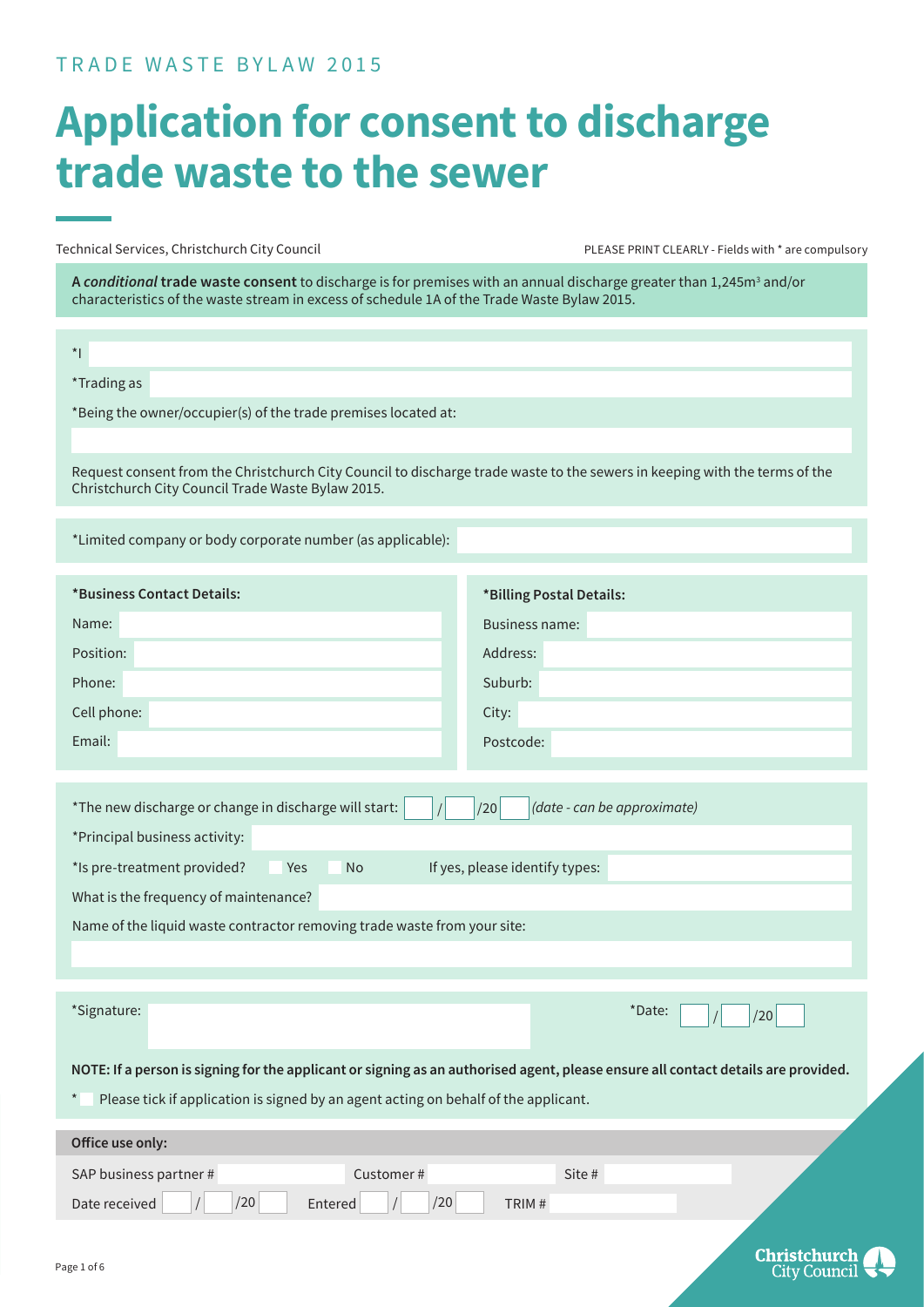### **Trade waste conditional consent**

#### PLEASE PRINT CLEARLY - Fields with \* are compulsory

**NOTE:** A separate 'process' sheet is required for each individual process that discharges into the sewers from the premises identified. A copy is included in this application form.

| 1. | Number of 'process' sheets attached:                                                                                                                                                                                                                   |
|----|--------------------------------------------------------------------------------------------------------------------------------------------------------------------------------------------------------------------------------------------------------|
| 2. | Number of staff working on site:                                                                                                                                                                                                                       |
| 3. | Number of discharge days a year:                                                                                                                                                                                                                       |
| 4. | Total volume of trade waste processes (from 'process' sheets)                                                                                                                                                                                          |
|    | Total annual volume:<br>a.                                                                                                                                                                                                                             |
|    | Average total daily volume:<br>b.                                                                                                                                                                                                                      |
|    | Average volume (8am to 4pm):<br>c.                                                                                                                                                                                                                     |
|    | Average volume (4pm to 8am):<br>d.                                                                                                                                                                                                                     |
|    | Maximum daily volume:<br>e.                                                                                                                                                                                                                            |
|    | Maximum flow:<br>f.                                                                                                                                                                                                                                    |
|    | Seasonal fluctuation:<br>g.                                                                                                                                                                                                                            |
|    | Max flow equals<br>From:<br>To:<br>$mp3$ per                                                                                                                                                                                                           |
|    | Max flow equals<br>$mp3$ per<br>From:<br>To:                                                                                                                                                                                                           |
|    |                                                                                                                                                                                                                                                        |
| 5. | Do you have batch processes?<br>No (If no, please proceed to 7)<br>Yes                                                                                                                                                                                 |
| 6. | Total batch discharges (please use a separate process sheet for each type of batch):                                                                                                                                                                   |
|    | a. Maximum quantity:                                                                                                                                                                                                                                   |
|    | b. Maximum frequency (e.g. 2 a day, 3 a week, etc):                                                                                                                                                                                                    |
|    | Maximum rate of discharge:<br>C.                                                                                                                                                                                                                       |
| 7. | Do the wastes being discharged contain condensing water or storm water?<br>Yes<br><b>No</b>                                                                                                                                                            |
| 8. | Do the drains on the premises exclude the possibility of condensing water or storm water from becoming mixed with trade<br>wastes? (See Appendix D which identifies the special requirements in respect to storm water discharges)<br>Yes<br><b>No</b> |
| 9. | Is a mixture of domestic waste and trade waste discharged prior to any sampling?<br>N <sub>o</sub><br>Yes                                                                                                                                              |
|    |                                                                                                                                                                                                                                                        |
|    | 10. Please indicate which of the following methods will be used for flow/volume measurement:                                                                                                                                                           |
|    | a. The permanent installation of suitable wastewater flow measuring equipment:                                                                                                                                                                         |
|    | b. Based on wastewater usage as measured by water meter (water in) number of metres:                                                                                                                                                                   |
|    | Other (please specify):<br>C.                                                                                                                                                                                                                          |
|    | 11. List and provide material safety data sheets (MSDS) sheets for all substances which are stored, used, or generated on the<br>premises as contained in Schedule 1A and 1B of the bylaw plus any dangerous goods (as determined in the HSNO Act).    |
|    | Attach available information/documents (e.g. MSDS sheets) for each substance chemical used in the process.                                                                                                                                             |
|    |                                                                                                                                                                                                                                                        |

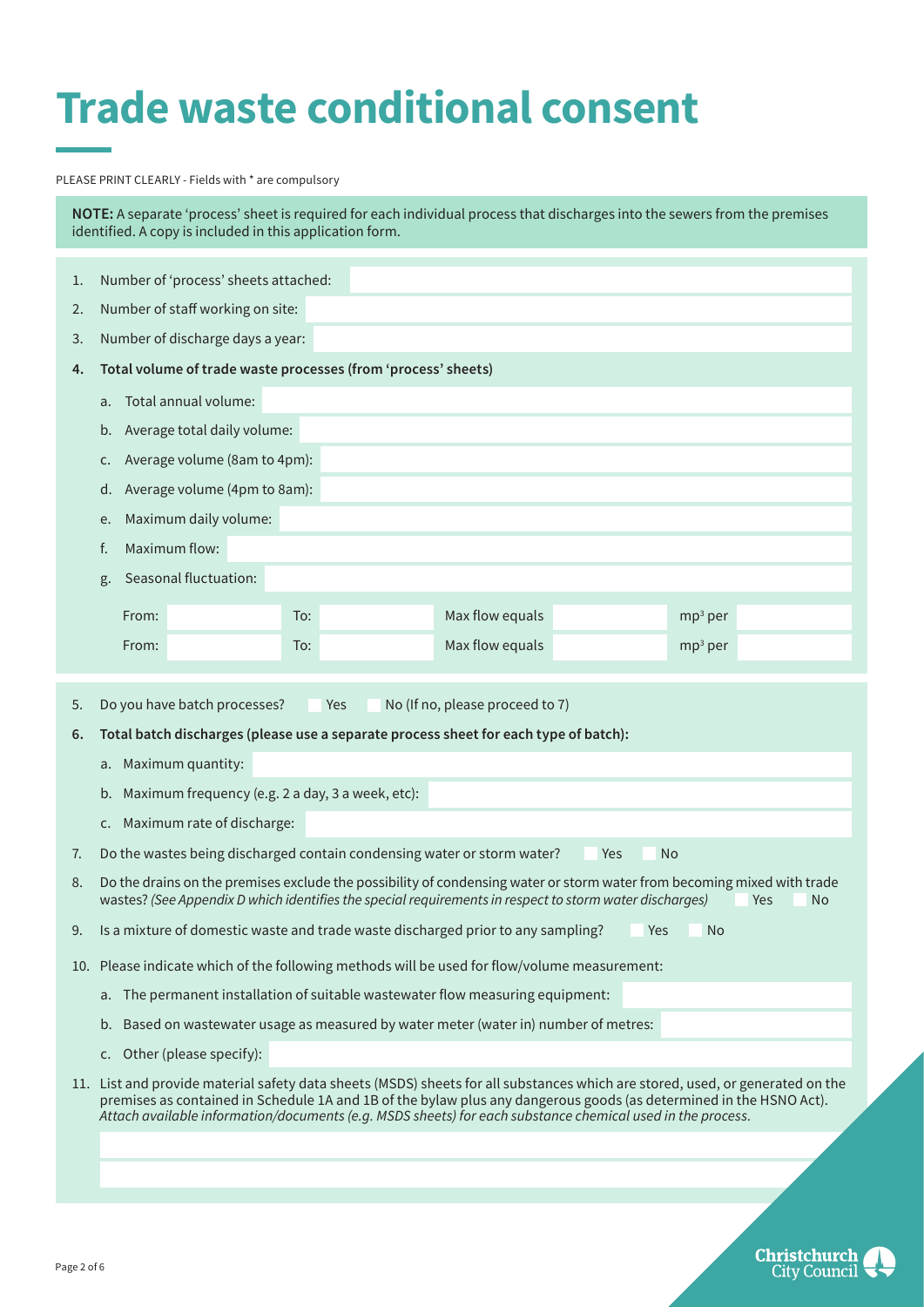| 12. Do you have appropriate mitigation measures to prevent spillages of substances from entering the sewer or into the |
|------------------------------------------------------------------------------------------------------------------------|
| surface water system? Attach available information/documents (e.g. Environmental Management Plans).                    |

- 13. Identify steps that are being/will be taken to improve the trade process as part of a strategy of cleaner production. *Please attached any available information/documents and note the date the improvements are being/will be implemented.*
- 14. Do the activities carried out on these premises require a MAF license? Yes No
- 15. Identify all water connections, including fire service lines, from the council's water supply. Please also provide the number of connections.

16. Are there water supplies other than council water supplies (e.g. wells)? Yes No

If yes, please provide number of supplies, their location/s and use:

### **Backflow prevention**

See Appendix A for further information. The state of the state of the state PRINT CLEARLY - Fields with \* are compulsory

- 17. Are backflow prevention devices fitted at the point of the water supply to the site? Yes No
- 18. Are there any internal backflow prevention devices on water reticulation supplied to any trade waste process areas within the property? Yes No
- 19. A site plan is to be provided detailing:
	- a. Street name and number.
	- b. North point of site.
	- c. Buildings and their use including processing areas.
	- d. Location of any existing or proposed pre-treatment facilities with existing or proposed sampling point(s).
	- e. Location of flow recording equipment for trade waste discharge.
	- f. Location of water meter(s), additional supplies (e.g. wells) and existing or proposed backflow prevention devices.

#### **Site plan example**

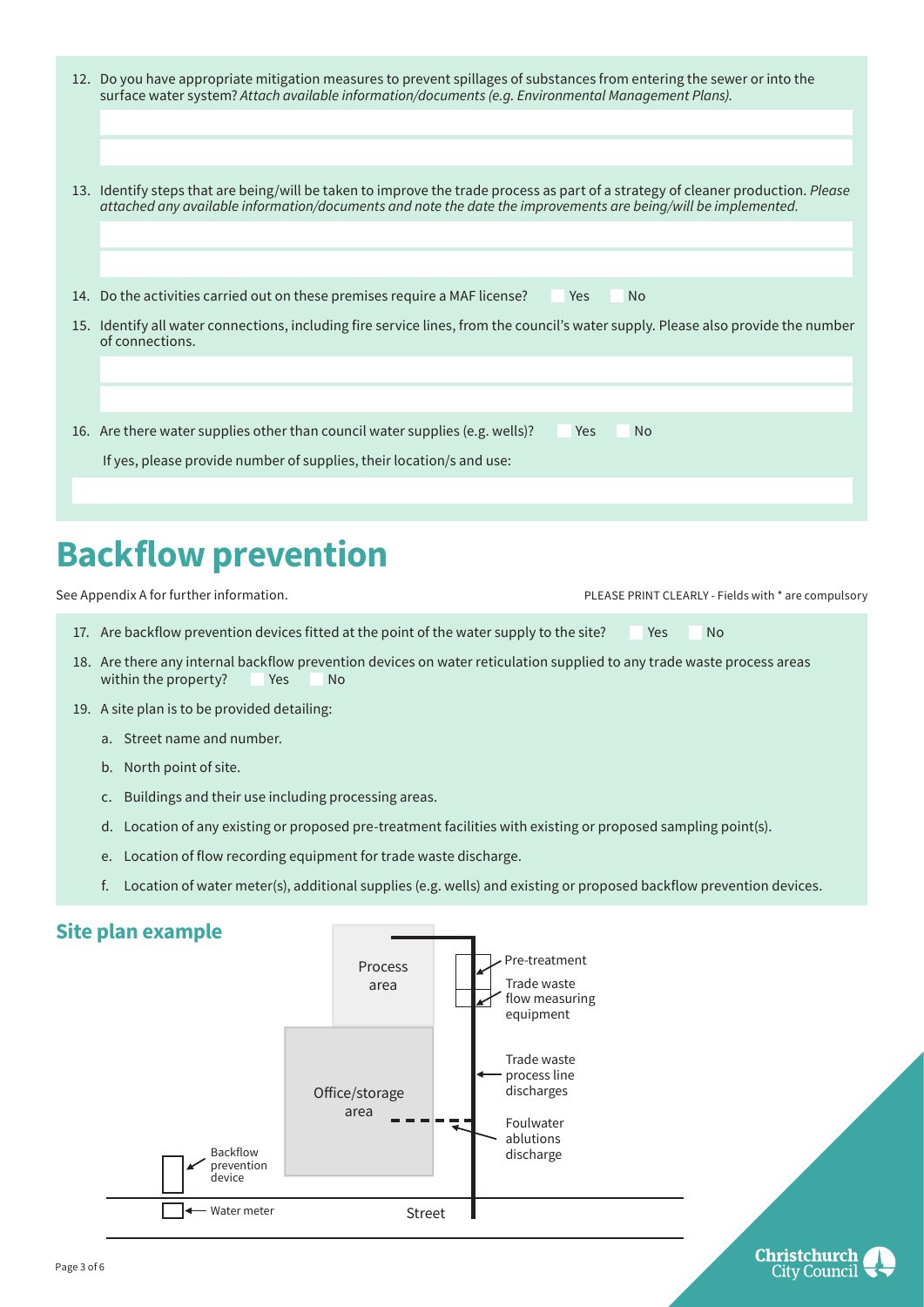### **Trade waste process sheet**

|    | See Appendix B and Appendix C for more information.<br>PLEASE PRINT CLEARLY - All fields are compulsory                                                                                         |
|----|-------------------------------------------------------------------------------------------------------------------------------------------------------------------------------------------------|
|    | NOTE: A separate 'process' sheet is required for each individual process that discharges into the sewers from the<br>premises identified.                                                       |
|    | Process sheet number:                                                                                                                                                                           |
| 1. | Please identify the process from which the discharge is generated. This could be an occupant other than the applicant<br>(i.e. identify the process owner).                                     |
|    | a. Business legal name:                                                                                                                                                                         |
|    | b. Type of business:                                                                                                                                                                            |
|    | c. Address:                                                                                                                                                                                     |
| 2. | Process name:                                                                                                                                                                                   |
| 3. | Description of process:                                                                                                                                                                         |
| 4. | Material safety data sheets (MSDS) for the process attached:<br><b>No</b><br><b>Yes</b>                                                                                                         |
| 5. | Type of liquid waste produced:                                                                                                                                                                  |
| 6. | Annual number of discharge days:                                                                                                                                                                |
| 7. | Volume of trade wastes:                                                                                                                                                                         |
|    | a. Average daily volume $(m^3)$ :                                                                                                                                                               |
|    | b. Average volume 8am to 4pm $(m^3)$ :                                                                                                                                                          |
|    | Average volume 4pm to 8am $(m^3)$ :<br>C.                                                                                                                                                       |
|    | d. Maximum daily volume $(m3)$ :                                                                                                                                                                |
|    | e. Maximum flow (litres/second):                                                                                                                                                                |
|    | If batch discharges                                                                                                                                                                             |
|    | Maximum quantity (m3 per batch):<br>f.                                                                                                                                                          |
|    | Maximum frequency (specify e.g. 2 per day, 3 per week):<br>g.                                                                                                                                   |
| 8. | <b>General characteristics of trade wastes:</b>                                                                                                                                                 |
|    | a. Temperature range $(^{\circ}C)$ :                                                                                                                                                            |
|    | b. BOD range $(g/m^3)$ :                                                                                                                                                                        |
|    | Suspended solids range $(g/m^3)$ :<br>c.                                                                                                                                                        |
|    | d. pH range:                                                                                                                                                                                    |
|    | Oil and greases range (g/m3):<br>e.                                                                                                                                                             |
| 9. | The wastes are presently discharged with pre-treatment:<br>Yes (complete below)<br>No (go to 10)                                                                                                |
|    | a. How is this facility maintained in effective working order:                                                                                                                                  |
|    |                                                                                                                                                                                                 |
|    |                                                                                                                                                                                                 |
|    | More details may be required depending on the type of discharge and the type of facility.<br>10. Is there a sampling point available for sampling the discharge from this process:<br>Yes<br>No |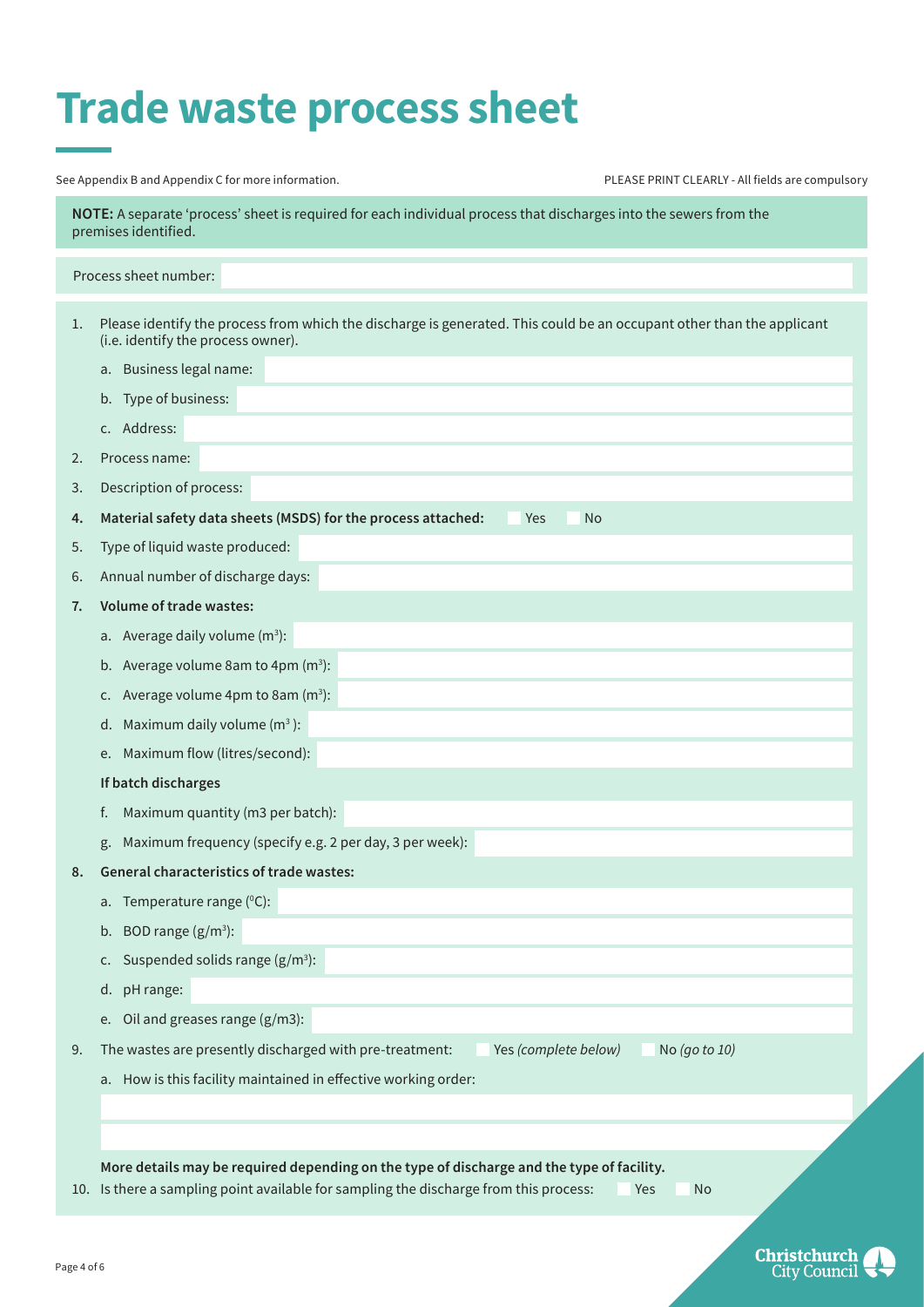# **Appendicies**

PLEASE PRINT CLEARLY - Fields with \* are compulsory

#### **Appendix A: Backflow prevention**

Backflow occurs when pressure drops or increases in a water supply system and allows water to flow backwards into the water supply. Installation of a backflow prevention device at the point of water supply to the property is critical in preventing contamination of the city's water supply. If any contamination of the water supply occurs from activites within your site, your business will be required to limit the possibility of this occuring and will be liable for any cost incurred to remedy the contamination within the city supply.

#### **Appendix B: Nature of business/industry**

Please ensure that the following information has been provided:

- Short description of processes.
- Key raw materials used (attach MSDS) for chemicals and any dangerous substances).
- Processes using water.
- Processes generating trade waste water (provided on process sheets).
- Substances contained in Schedule 1A (Sections 1-3) and 1B of the council's Trade Waste Bylaw 2015, which are stored, used, or generated on the site and are also present in the trade waste water discharge.
- A list of hazardous substances held on site.
- A list of any safety equipment required for access to the site.

#### **Appendix C: Pre-treatment equipment**

Please provide all information on existing and/or proposed on-site pre-treatment facilities including a plan showing:

- Wastewater streams.
- Any existing or proposed bunding required in processing areas.
- Existing or proposed sampling point and flow recording for trade waste water.
- A copy of a plumbing and floor drainage plan is required.

#### **Appendix D: Stormwater**

It is the occupier's responsibility to ensure that the stormwater system is protected at all times and that only rainwater is discharged to the stormwater system. Adequate bunding is required for all facilities to ensure that contaminated discharges do not enter the stormwater system.

Contamination of stormwater can incur enforcement proceedings from Environment Canterbury and the Christchurch City Council which will be directly attributed and levied to the generator of that contamination.